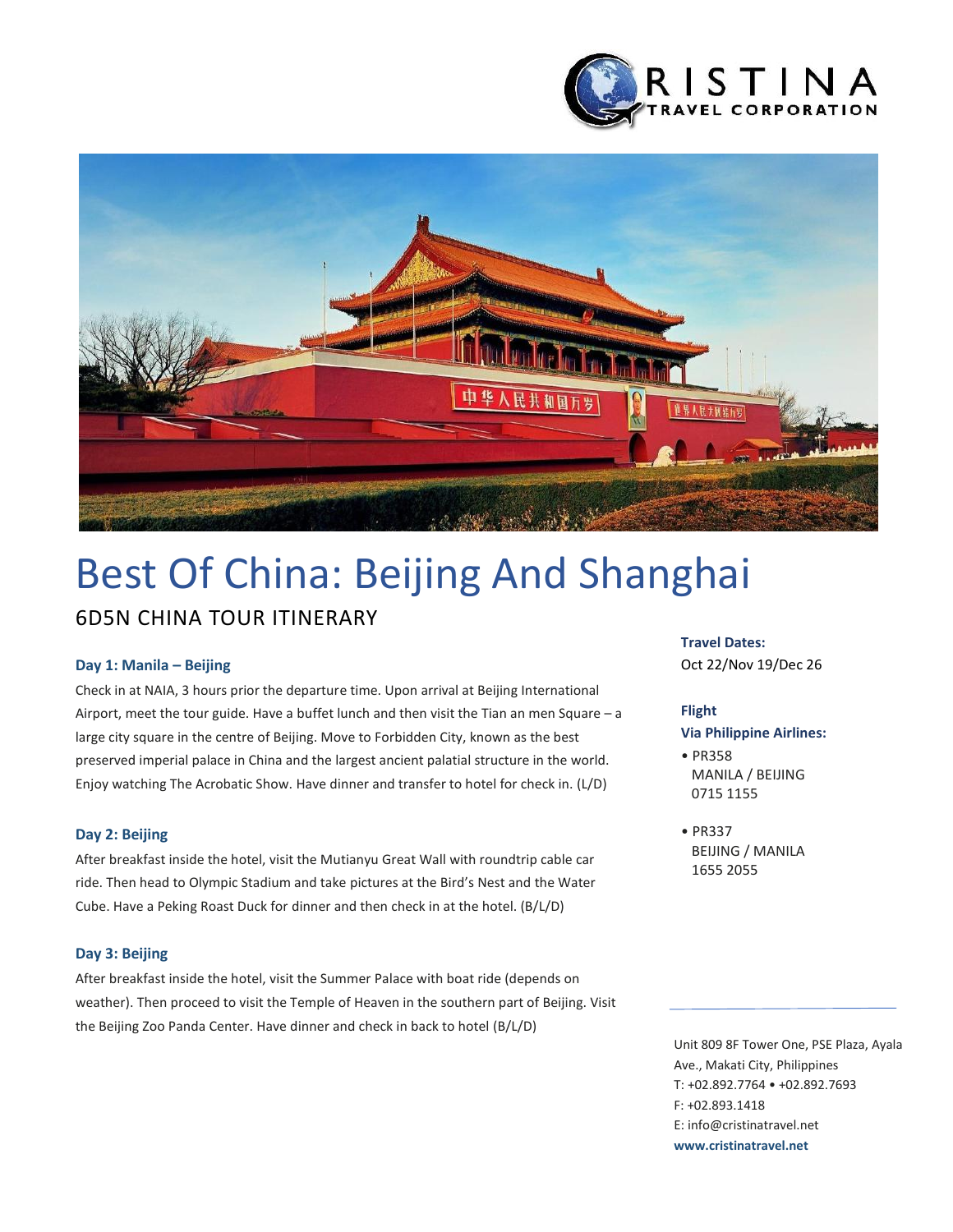#### **Day 4: Beijing – Shanghai**

After breakfast inside the hotel, check out at the hotel in Beijing. Transfer to Shanghai via High Speed Train(5hrs). Upon arrival at Shanghai meet the tour guide. Proceed to visit The Bund located in Zhongzhan Road. Experience cruise at the Huangpu River. Have dinner and check in at the hotel. (B/D)

#### **Day 5: Shanghai**

After breakfast inside the hotel, have a Shanghai City Tour which includes the visit to Old French Concession, Yu Garden and Shanghai Old Town. Have a buffet lunch. Visit the Oriental Pearl Tower (proceed up to the 2nd ball). Then have a free time shopping at the Nanjing Road. Visit the Chenghuang Temple. Have dinner and check in back to hotel. (B/L/D)

#### **Day 6: Shanghai – Departure**

After breakfast inside the hotel, free time until transfer to airport. Fly back to Manila. (B)

\*\*Standard check out time 1200H\*\*



Unit 809 8F Tower One, PSE Plaza, Ayala Ave., Makati City, Philippines T: +02.892.7764 • +02.892.7693 F: +02.893.1418 E: info@cristinatravel.net **www.cristinatravel.net**